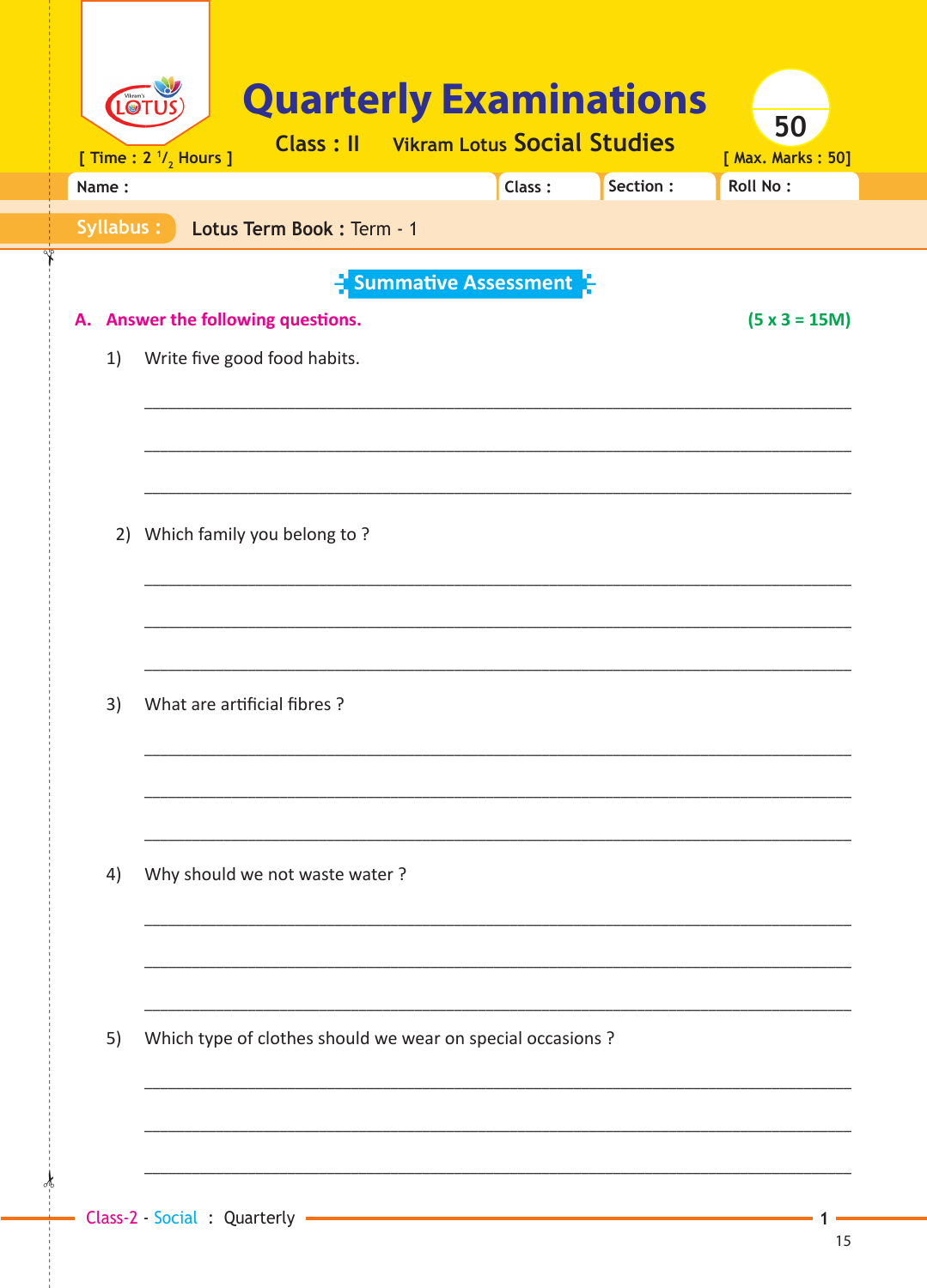## **Formati ve Assessment B. Fill in the blanks with the words given in the box. (6 x 1 = 6M) relati ve syntheti c uniform germs store vegetables** 1) Fruits and **the analysis of the set of the set of the set of the set of the set of the set of the set of the set of the set of the set of the set of the set of the set of the set of the set of the set of the set of the** 2) Sunlight keeps out containing the state of the state of the state of the state of the state of the state of 3) Do not \_\_\_\_\_\_\_\_\_\_\_\_\_\_\_\_\_\_\_\_\_\_\_\_\_\_\_\_\_\_\_\_\_ water in dirty utensils. 4) People who do special jobs wear 5) Your contract the belongs to your family. 6) Nylon is a **contract of the set of the set of the set of the set of the set of the set of the set of the set of the set of the set of the set of the set of the set of the set of the set of the set of the set of the set C.** Write 'T' for true and 'F' for false statements.  $(6 \times 1 = 6M)$  1) Water is used to generate electricity. 2) Clothes make us look smart and attractive. 3) Eating only burgers and noodles is good for health. 4) The family members share the work at home. 5) A clean house is a healthy house. 6) We can drink rainwater directly. **D.** Multiple choice questions. Tick ( $\checkmark$ ) the correct option. (6 x 1 = 6M) 1) We get water from i) rain ii) wells iii) hand pump iv) all of these 2) Which of the following is a temporary house ? i) bungalow ii) fl at iii) apartment iv) tent 3) and is the first meal of the day. i) lunch  $\begin{vmatrix} i & i \end{vmatrix}$  ii) break fast iii) dinner iv) none of these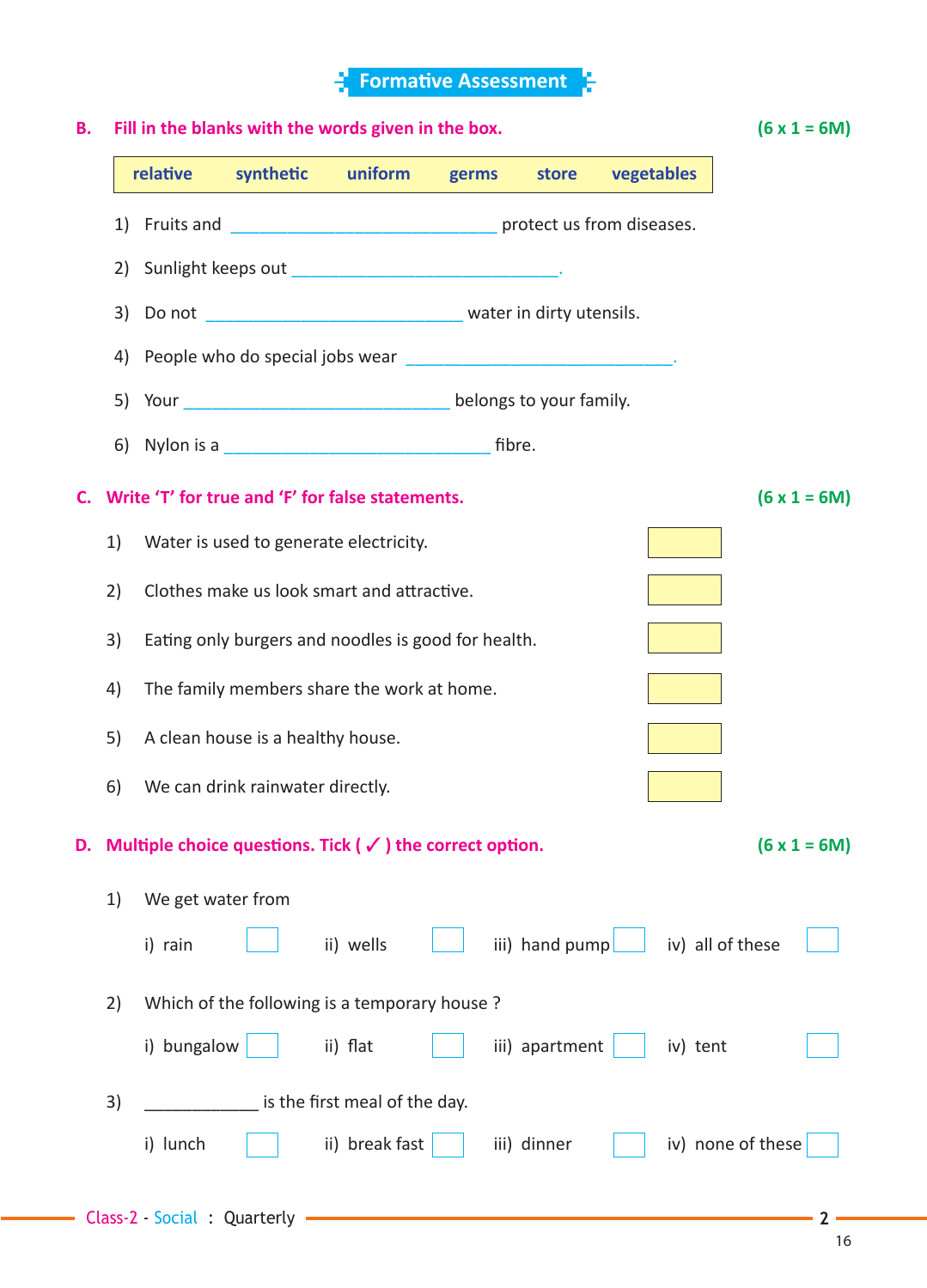|    | 4) | Skin of some animals is used as |                                                                     |                                                                                                                      |                     |
|----|----|---------------------------------|---------------------------------------------------------------------|----------------------------------------------------------------------------------------------------------------------|---------------------|
|    |    | i) money                        | ii) furniture                                                       | iii) leather                                                                                                         | iv) cleaning agent  |
|    | 5) |                                 | Storeyed buildings are also called muti                             |                                                                                                                      |                     |
|    |    | i) buildings                    | ii) skyscrapers                                                     | iii) caravan                                                                                                         | iv) apartments      |
|    | 6) |                                 | We wear different type of clothes depending on                      |                                                                                                                      |                     |
|    |    | i) quality of clothes           |                                                                     | ii) weather                                                                                                          |                     |
|    |    | iii) money with us              |                                                                     | iv) availability of clothes                                                                                          |                     |
| Е. |    |                                 |                                                                     | Unjumble the following alphabets so that they form types of houses.                                                  | $(4 \times 1 = 4M)$ |
|    | 1) | OLUBNGWA                        |                                                                     | <u> 1989 - Johann Barbara, martxa alemaniar a</u>                                                                    |                     |
|    | 2) | UHT                             |                                                                     | <u> 1989 - Johann Barbara, martin amerikan basar dan berasal dalam basa dalam basar dalam basar dalam basa dalam</u> |                     |
|    | 3) | RACAVNA                         |                                                                     |                                                                                                                      |                     |
|    | 4) | ENTT                            |                                                                     |                                                                                                                      |                     |
|    |    |                                 |                                                                     |                                                                                                                      |                     |
| В. |    |                                 | Tick $(\checkmark)$ the food items which protects us from diseases. |                                                                                                                      | $(5 x 1 = 5M)$      |
|    | 1) |                                 | 2)                                                                  | 3)                                                                                                                   | 4)                  |
|    |    |                                 |                                                                     |                                                                                                                      |                     |
|    |    |                                 |                                                                     |                                                                                                                      |                     |
|    |    |                                 |                                                                     |                                                                                                                      |                     |
|    |    |                                 |                                                                     |                                                                                                                      |                     |
|    |    |                                 |                                                                     |                                                                                                                      |                     |
|    | 5) |                                 | 6)                                                                  | 7)                                                                                                                   | 8)                  |
|    |    |                                 |                                                                     |                                                                                                                      |                     |
|    |    |                                 |                                                                     |                                                                                                                      |                     |
|    |    |                                 |                                                                     |                                                                                                                      |                     |

 $\frac{1}{2}$ 

✁